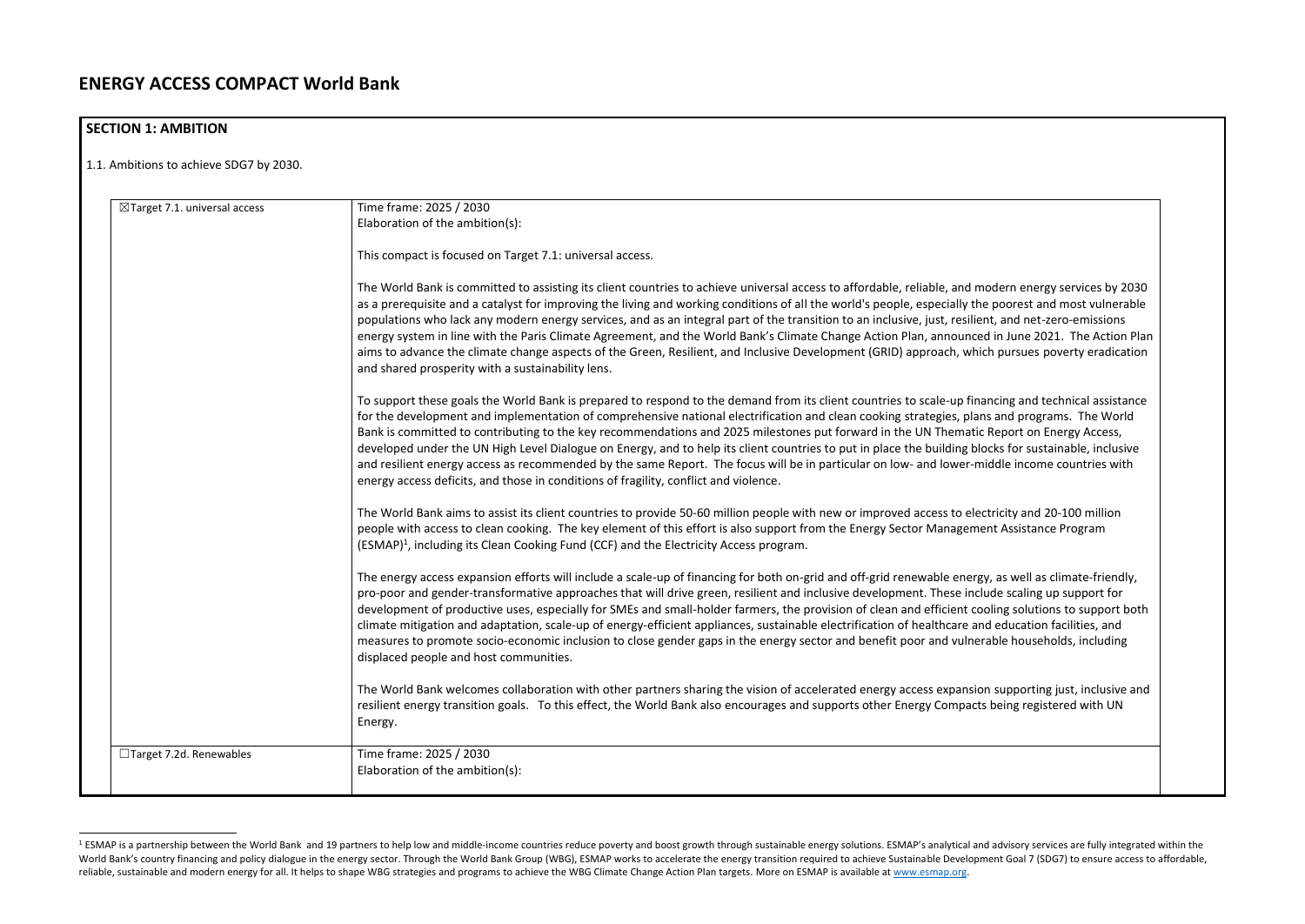|                                                  | The World Bank has a long-standing commitment to energy access and energy transition, including scaling up renewable energy, reiterated through<br>the Climate Change Action Plan for 2021-25 that was announced in June 2021. The Action Plan aims to advance the climate change aspects of the<br>Green, Resilient, and Inclusive Development (GRID) approach, which pursues poverty eradication and shared prosperity with a sustainability lens.                                                                 |
|--------------------------------------------------|----------------------------------------------------------------------------------------------------------------------------------------------------------------------------------------------------------------------------------------------------------------------------------------------------------------------------------------------------------------------------------------------------------------------------------------------------------------------------------------------------------------------|
| □Target 7.3. Energy Efficiency                   | Time frame: 2025 / 2030<br>Elaboration of the ambition(s):<br>The World Bank has a long-standing commitment to energy access and energy transition, including support for energy efficiency, reiterated through<br>the Climate Change Action Plan for 2021-25 that was announced in June 2021. The Action Plan aims to advance the climate change aspects of the<br>Green, Resilient, and Inclusive Development (GRID) approach, which pursues poverty eradication and shared prosperity with a sustainability lens. |
| $\Box$ Target 7.a. International Cooperation     | Time frame:<br>Elaboration of the ambition(s):<br>The World Bank has a long-standing commitment to energy access and energy transition, reiterated through the Climate Change Action Plan for<br>2021-25 that was announced in June 2021. The Action Plan aims to advance the climate change aspects of the Green, Resilient, and Inclusive<br>Development (GRID) approach, which pursues poverty eradication and shared prosperity with a sustainability lens.                                                      |
| $\Box$ Target 7.b. Infrastructure and Technology | Time frame:<br>Elaboration of the ambition(s):<br>The World Bank has a long-standing commitment to energy access and energy transition, reiterated through the Climate Change Action Plan for<br>2021-25 that was announced in June 2021. The Action Plan aims to advance the climate change aspects of the Green, Resilient, and Inclusive<br>Development (GRID) approach, which pursues poverty eradication and shared prosperity with a sustainability lens.                                                      |

1.2. Other ambitions in support of SDG7 by 2030 and net-zero emissions by 2050.

Time frame:

Elaboration of the ambition(s):

The World Bank has a long-standing commitment to energy access and energy transition, reiterated through the Climate Change Action Plan for 2021-25 that was a Action Plan aims to advance the climate change aspects of the Green, Resilient, and Inclusive Development (GRID) approach, which pursues poverty eradication and sustainability lens.

> *Start and end date*  ons are for FY22-25 period, e vision of achieving universal by 2030

# **SECTION 2: ACTIONS TO ACHIEVE THE AMBITION**

2.1. Please add at least one key action for each of the elaborated ambition(s) from section 1.

| Description of action (please specify for which ambition from Section 1)                                                                                                                                                                                                                                                                                                                                                                                                                                                                                                                                                                                                                                                                                                                             | Start an  |
|------------------------------------------------------------------------------------------------------------------------------------------------------------------------------------------------------------------------------------------------------------------------------------------------------------------------------------------------------------------------------------------------------------------------------------------------------------------------------------------------------------------------------------------------------------------------------------------------------------------------------------------------------------------------------------------------------------------------------------------------------------------------------------------------------|-----------|
| The actions are primarily for SDG target 7.1, and secondarily for targets 7.2 and 7.3                                                                                                                                                                                                                                                                                                                                                                                                                                                                                                                                                                                                                                                                                                                | All actic |
|                                                                                                                                                                                                                                                                                                                                                                                                                                                                                                                                                                                                                                                                                                                                                                                                      | with the  |
| 1. Accelerate electrification efforts, especially in FCV contexts                                                                                                                                                                                                                                                                                                                                                                                                                                                                                                                                                                                                                                                                                                                                    | access b  |
| The World Bank recognizes that the pace of electrification progress in energy-access deficit countries needs to increase from the current annual growth<br>rate of 1.5 percentage points to 2 percentage points by 2025 in order for the world to meet the SDG7 universal electricity access target. The acceleration<br>is especially needed in least-developed countries, with emphasis on Sub-Saharan Africa and FCV countries.                                                                                                                                                                                                                                                                                                                                                                   |           |
| With the support ESMAP, the World Bank will assist energy access deficit countries to put in place comprehensive national electrification strategies and<br>integrated least-cost electrification plans. The World Bank will support implementation of such strategies and plans by providing financing for the national<br>electrification programs, and by using its convening power to help governments to mobilize additional public and private sector financing for such<br>programs, while also providing technical assistance to build enabling environments for both grid and off-grid electrification, including providing support<br>for improving utility performance, strengthening regulatory frameworks, adoption of international standards for off-grid solar systems, and building |           |

synergies with other sectors, including digital development, agriculture, water, health and education to support the achievements of other SDGs. This also

| ble energy, reiterated through<br>imate change aspects of the<br>ty with a sustainability lens.    |  |
|----------------------------------------------------------------------------------------------------|--|
| y efficiency, reiterated through<br>imate change aspects of the<br>ity with a sustainability lens. |  |
| ate Change Action Plan for<br>Resilient, and Inclusive                                             |  |
| ate Change Action Plan for<br>Resilient, and Inclusive                                             |  |
|                                                                                                    |  |
| announced in June 2021. The<br>d shared prosperity with a                                          |  |
|                                                                                                    |  |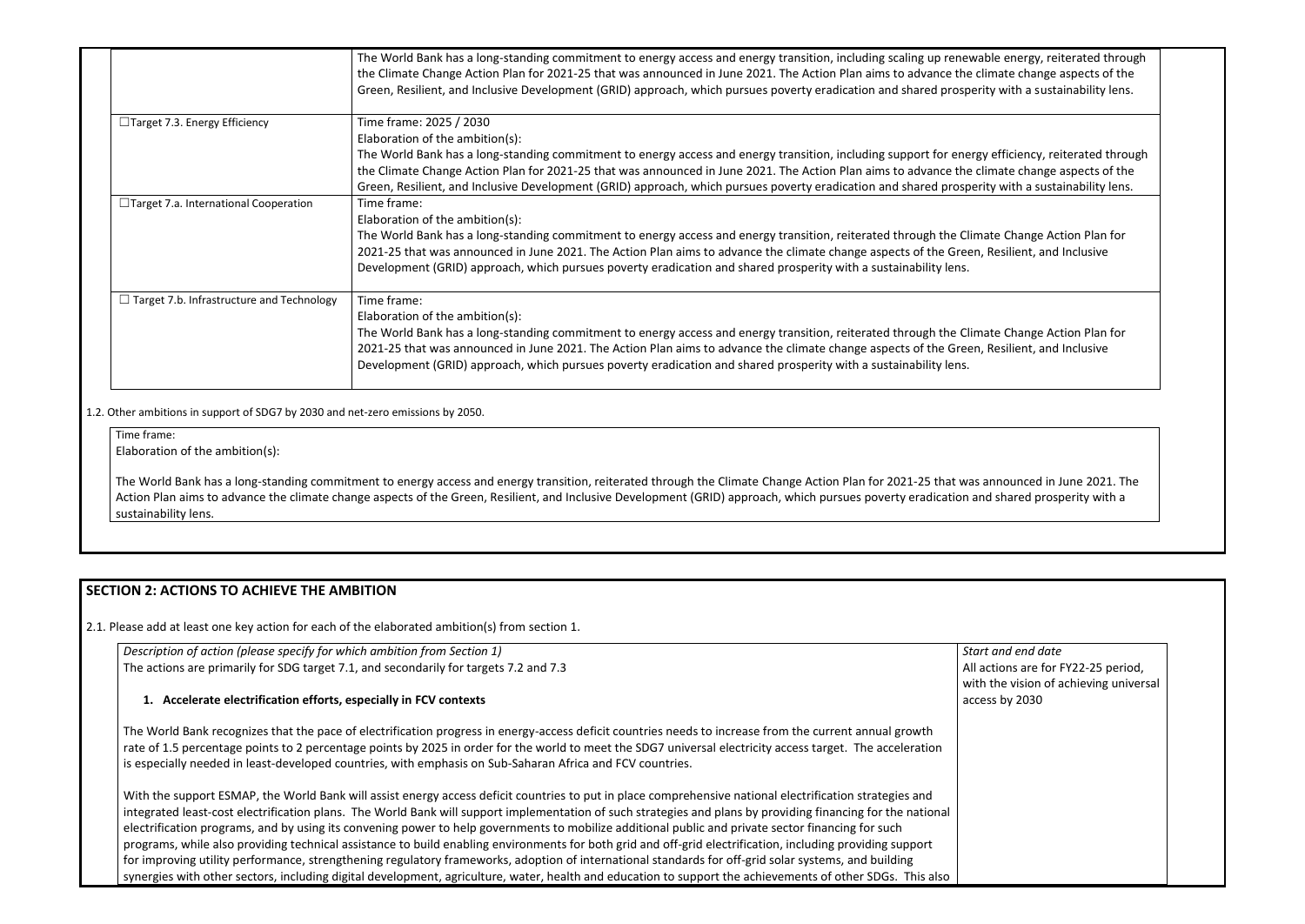includes integrating support for productive uses of electricity, especially for small-holder farmers and small and medium businesses and sustainable electrification of healthcare and education facilities, development of approaches targeting closure of gender gaps, and ensuring inclusive approaches for vulnerable households (see Action 5 below). The World Bank will also support improvements in electricity access by supporting investments in generation, transmission (including cross-border/power pools), distribution and off-grid electrification that would allow already electrified households to move up to higher tiers of electricity access.

### **2. Elevate importance of clean cooking**

The World Bank's approach to clean cooking aligns with Recommendation # 2 of the UN Thematic Report on Energy Access, produced to support the UN High-Level Dialogue on Energy, calling for prioritization of commitments and financing for clean cooking. The pace of progress of clean cooking needs to increase dramatically in the coming years – from the current growth rate of 1.2 percentage points to 3 percentage points per year, so that by 2025, 82% of the population can benefit from access to clean cooking technologies and fuels. Further efforts are needed to address the common practice of fuel/stove stacking and achieve universal access to "modern energy cooking services" (MECS), which are clean, efficient, convenient, safe, reliable, and affordable, to be aligned with the 2050 net-zero emission target.

The World Bank will leverage ESMAP's Clean Cooking Fund, which targets to mobilize US\$500 million, to scale-up its financing for clean cooking, supporting both the SDG7 2030 target of universal access to clean cooking, and 2050 target of universal access to Modern Energy Cooking Services. The World Bank will promote integration and synergies between clean cooking and electrification efforts using a technology-neutral approach focused on delivery of the intended health, climate and gender impacts, including through results-based and impact financing. Recognizing that clean cooking solutions are highly contextualized, the World Bank will promote a country-specific, least-cost, best-fit transition approach that not only reflects local users' needs and local market conditions, but also takes into account socio-economic, health, food-security, gender, climate, and safety considerations, in line with Recommendation #4 of the UN Thematic Report on Energy Access. The World Bank's approach to clean cooking expansion builds on a granular understanding of household cooking energy use, including fuel stacking practices, as an input to broader national-level energy decision-making—a process that capitalizes upon energy system investments, incentives for clean energy consumption, and trade and energy investment policies that best leverage national comparative advantages and endogenous innovation. Recognizing the major multi-sectorial benefits of universal access to clean cooking, the World Bank's energy practice will partner with health, environment, climate change, gender, social protection and private sector development counterparts in the design and delivery of its clean cooking efforts.

### **3. Position energy access as an integral part of energy transition and sustainable, inclusive and resilient development**.

The World Bank Group is committed to scaling up its financing for clean energy transition around the world. In the context of the World Bank's commitment to SDG7 and the Paris Agreement goals. The World Bank Group has a long-standing commitment to the energy access and transition goals, reiterated through the Climate Change Action Plan for 2021-2025. The Action Plan aims to advance the climate change aspects of the Green, Resilient, and Inclusive Development (GRID) approach, which pursues poverty eradication and shared prosperity with a sustainability lens. The Plan focusses on (i) integrating climate and development goals; (ii) prioritizing action on the largest mitigation and adaptation opportunities; (iii) and using those to drive our climate finance and leverage private capital to maximize socio-economic impact.

The World Bank is prepared to assist its client countries to scale-up renewable energy investments in both on-grid and off-grid electrification and support energy efficiency improvements, as well as advancing their efforts for fossil fuel subsidy reforms. The fast-declining cost of renewable energy and energy storage technologies, combined with innovative business models, offer significant opportunities to expand energy access and accelerate the energy transition. Renewable energy technologies create jobs throughout the supply chain and can spur broad and sustainable social and economic development. The World Bank Group will continue to invest in renewable energy generation, integration, and enabling infrastructure. A key element in the range of solutions is the Energy Storage Partnership convened by the World Bank, with 35 industry, research, and multilateral partners to advance research, development, and deployment of energy storage and accelerate access. The World Bank is already the largest multilateral financier of mini grids and offgrid solar, and its scaled up support to renewable energy will cover on-grid, off-grid and distributed renewable energy technologies.

Energy efficiency is one of the largest untapped sources of energy. Scaling it up is a critical element of energy transition and is often the cleanest and lowest-cost way to expand energy services. Investing in efficiency reduces investment needs for new energy supply, fiscal outlays for subsidies, and costs

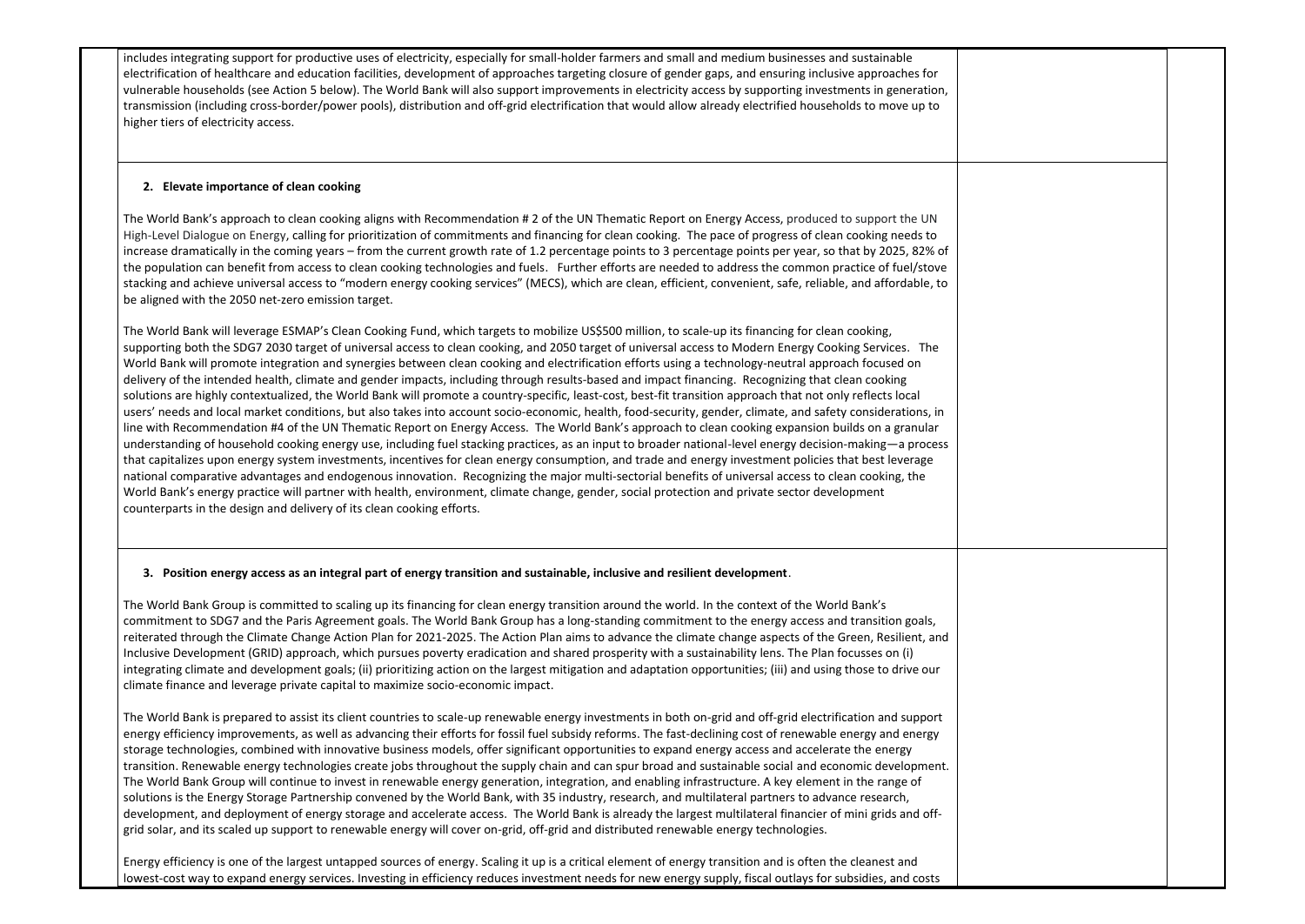to consumers—all of which enhances competitiveness and energy security. There is potential all across the economy—from the energy sector itself to cities, manufacturing, health, education, transport, and water; many engagements will be multisectoral. The World Bank will support projects both on the supply side (in power generation and by reducing transmission and distribution losses) and the demand side (industry, municipalities and other public sector users, residential buildings, and agriculture). There will also be a particular focus on clean and efficient cooling in order to support both climate mitigation and adaption.

The World Bank will continue its support to client countries to integrate considerations related to distributed renewable energy technologies and lifechanging energy efficient appliances in energy planning and strategy development, provide financing for their scale-up, leveraging private sector funding and innovation, in line with Recommendations #1, #2 and #6 of the UN Thematic Report on Energy Access.

The World Bank will use its multi-sector expertise to build cross-sectoral approaches to maximize the benefits of energy access, to ensure that energy access is positioned as the driver and enabler of inclusive, resilient and sustainable development, This will include, among other things, approaches to support productive and community uses of energy to support food security and agriculture development, especially for small-holder farmers, and for clean water provision, sustainable electrification of healthcare and education facilities to build human capital, and the multi-sectoral clean cooking approaches, leveraging the World Bank's expertise in energy, health, climate, environment and gender – all in line with the Recommendation # 3, and supporting implementation of other SDGs.

In line with Recommendation #1 of the UN Thematic Report on Energy Access, the World Bank will also support its client countries in advancing fossil fuel reforms. In response to strong demand from client countries for just and inclusive reforms to eliminate or reduce energy subsidies, the Bank will provide technical assistance through ESMAP's Energy Subsidy Reform Facility and by supporting policy reforms through lending operations. The Bank will focus on protecting the poor in these reforms by strengthening social safety nets and facilitating communication campaigns to address political economy challenges.

#### **4. Make energy access efforts more inclusive**

The World Bank will continue to strive to ensure that the energy access efforts it supports are inclusive of all socio-economic groups, promote gender equality, and integrate specific support for the poor and vulnerable households in order to "leave no one behind", in line with Recommendation # 5 of the Thematic Report on Energy Access. Lack of access to clean cooking and electricity is disproportionately affecting the low-income and vulnerable segments of the population, including women and girls, as well as displaced people and host communities which face affordability constraints for clean cooking stoves, fuels, electricity services, and appliances alike. The World Bank's energy access programs will, therefore, integrate inclusive, pro-poor and gendertransformative approaches encompassing inclusive business models aimed at reaching "last mile" consumers, and provision of pro-poor end-user subsidies to close the remaining affordability gaps. With the support of ESMAP, the World Bank will launch the "End-user Subsidy Lab" to help its client countries to design sustainable, efficient and targeted end-user subsidies. With ESMAP support the World Bank will also continue developing and integrating approaches for a sustainable energy access provision for displaced people and host communities. Finally, the World Bank's energy access operations will strive to close the energy access gaps by supporting development and implementation of gender-transformative strategies and approaches that will enhance women's roles in the energy sector as entrepreneurs, employees and consumers.

#### **5. Improve energy access data**

The World Bank recognizes that achieving and tracking results will require improvements in the availability and quality of energy information and data. Timely, detailed, end-user and supply-side data are necessary to understand consumers' needs and what interventions will likely be effective in accelerating access. The World Bank will work with partners and its client countries to support an introduction of a recommended survey question module on energy (based on the multi-tier framework approach) into regular household surveys and to publish energy access data, including through SDG7 Tracking Report and MTF surveys. The World Bank is committed to promoting open access to data and open-source tools for energy access, including through the [energydata.info](http://www.energydata.info/) and the Global Electrification Platform (GEP).

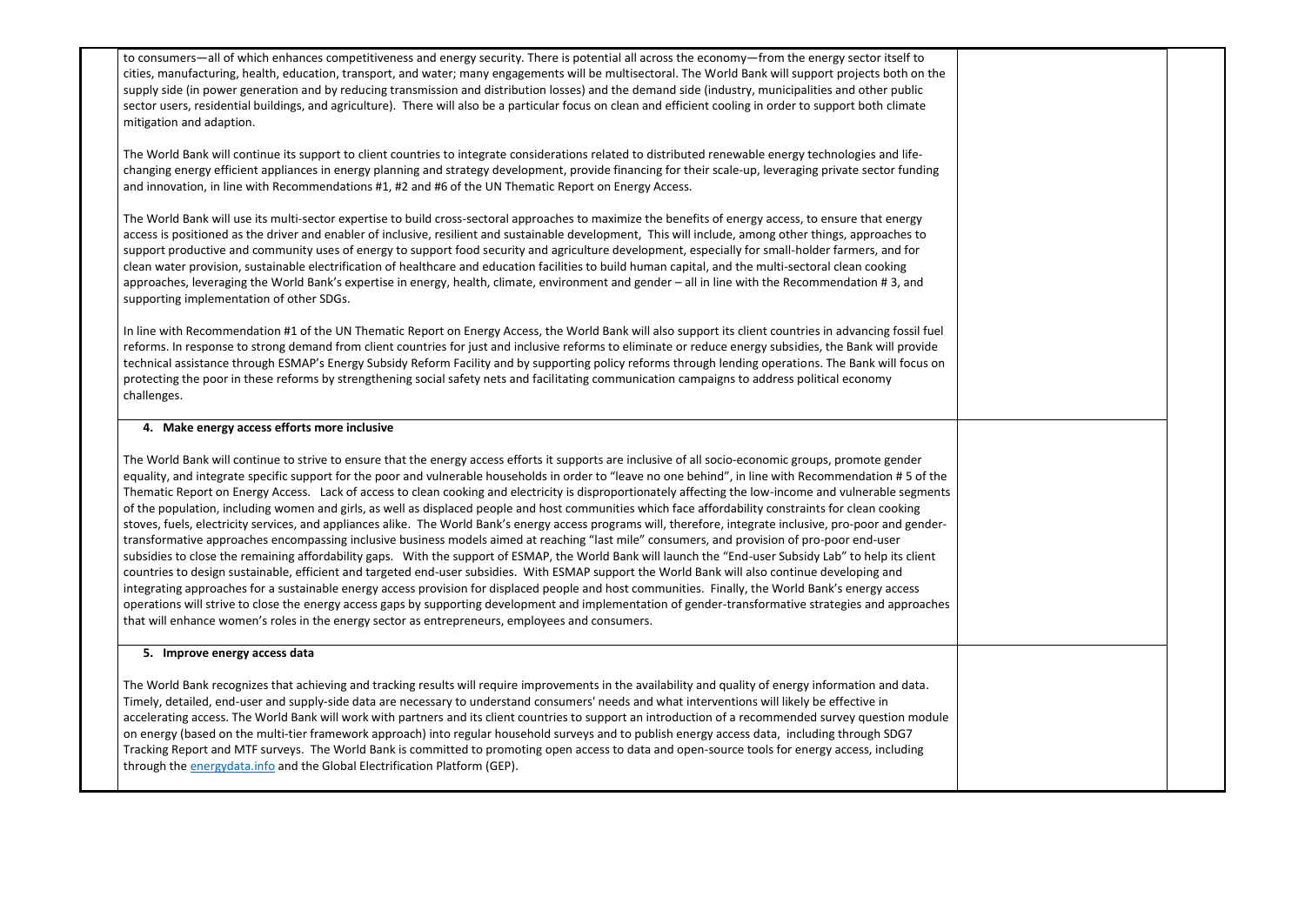# **SECTION 3: TARGETS**

3.1*.* Please add at least one measurable and time-based target for **each** of the actions from section 2.

| <b>Targets</b> |                                                                                                                                                                                                                                                                                                                                                                          | Date           |
|----------------|--------------------------------------------------------------------------------------------------------------------------------------------------------------------------------------------------------------------------------------------------------------------------------------------------------------------------------------------------------------------------|----------------|
| 1.             | The World Bank aims to assist its client countries to provide 50-60 million people with new or improved access to electricity,<br>leveraging World Bank operations and ESMAP's technical assistance                                                                                                                                                                      | FY22-25        |
|                | 2. The World Bank aims to assist its client countries to provide 20-100 million people with access to clean cooking, leveraging World<br>Bank operations and ESMAP's Clean Cooking Fund. The upper range assumes that CCF's full capitalization is realized.                                                                                                             | FY22-25        |
| $3.$ .         |                                                                                                                                                                                                                                                                                                                                                                          |                |
|                | The World Bank, with the support of ESMAP, aims to support electrification of 40,000-60,000 public facilities, including health<br>care facilities, schools, water systems and other critical public and community buildings and street lighting)                                                                                                                        | <b>FY22-25</b> |
|                | 4. The World Bank, with the support of ESMAP, aims to support 40-50 client countries with the development and implementation of<br>comprehensive programs supporting distributed renewable energy, including mini grid and/or off-grid solar technologies,<br>through national and/or regional interventions.                                                            | FY22-25        |
| 5.             | The World Bank, with the support of ESMAP, will launch the End-User Subsidy Lab to support its client countries in the<br>development of pro-poor approaches, including sustainable, efficient and targeted end-user subsidies for energy access to close<br>the affordability gap for poor and vulnerable populations, including displaced people and host communities. | FY22-25        |
| 6.             | The World Bank, with the support of ESMAP, will continue improving the availability of energy access data, including through co-<br>publishing the SDG7 Tracking Report, conducting multi-tier framework surveys, publishing and visualizing available data on<br>energydata.info website and updating the open-source Global Electrification Platform.                  | FY22-25        |

# **SECTION 4: REQUIRED RESOURCES AND SUPPORT**

4.1. Please specify required finance and investments for **each** of the actions in section 2.

The World Bank interventions supporting energy access will be based on client country demand, funded through IDA and IBRD sources, as well as available trust funds, including the Climate Investment Funds, ESMAP (and other TFs if available), while also leveraging other development partner and private sector financing, where applicable. This includes financing from the ESMAP's Clean Cooking Fund, at its planned capitalization of US\$500 million.

4.2. [For countries only] In case support is required for the actions in section 2, please select from below and describe the required support and specify for which action.

*[Examples of support for Member States could include: Access to low-cost affordable debt through strategic de-risking instruments, capacity building in data collection; development of integrated energy plans and energy transition pathways; technical assistance, etc.]*

| $\Box$ Financing            | Description |
|-----------------------------|-------------|
| $\Box$ In-Kind contribution | Description |
| $\Box$ Technical Support    | Description |
| $\Box$ Other/Please specify | Description |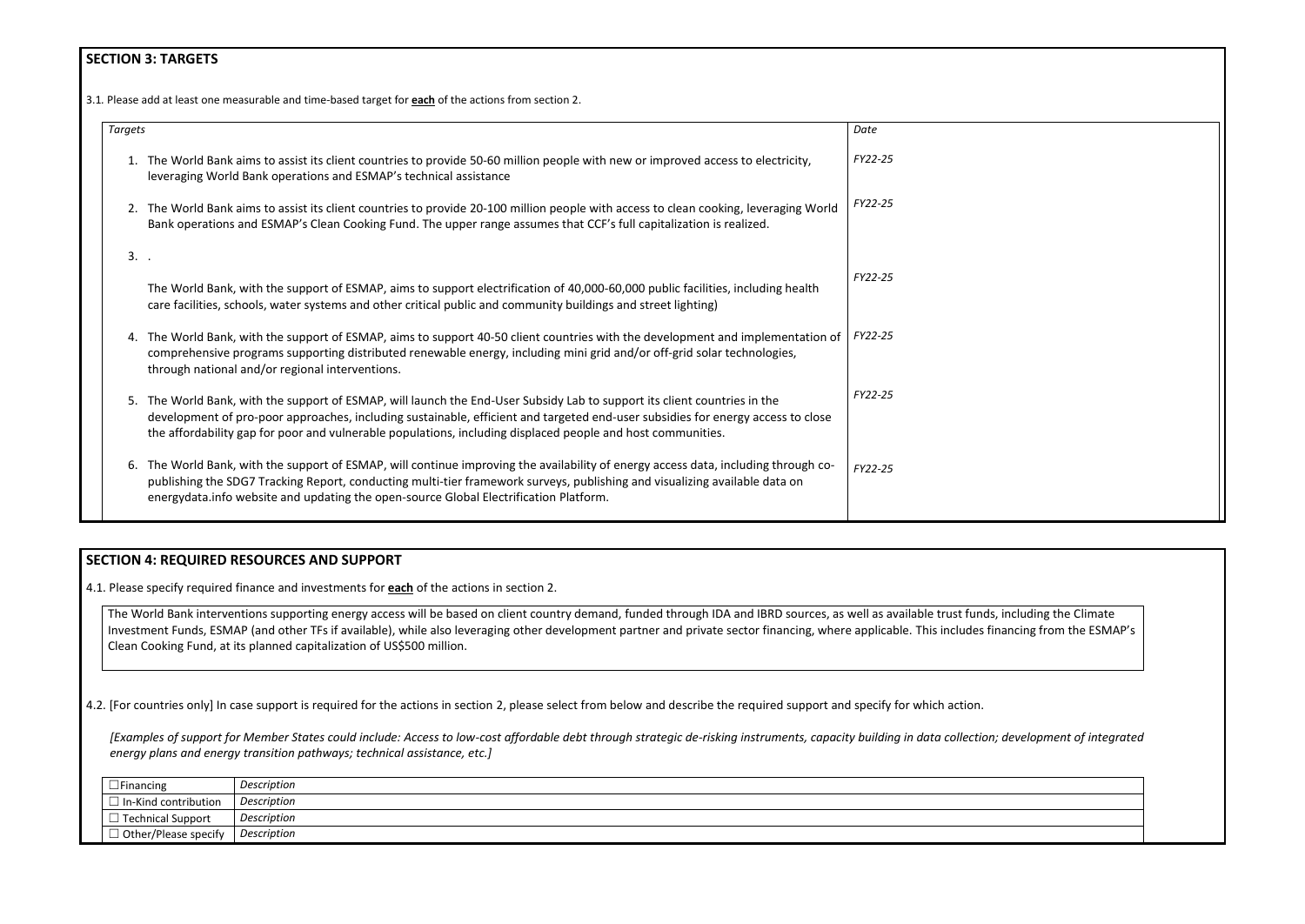## **SECTION 5: IMPACT**

5.1. Countries planned for implementation including number of people potentially impacted.

All World Bank client countries, with energy access deficit, are eligible.

5.2. Alignment with the 2030 Agenda for Sustainable Development – Please describe how **each** of the actions from section 2 impact advancing the SDGs by 2030. *[up to 500 words, please upload supporting strategy documents as needed]* 

All five actions are directly supporting the achievement of the SDG7 goal of affordable, reliable, sustainable and modern energy for all. The Actions are fully aligned Report on Energy Access produced to support the UNHL Dialogue on Energy. In particular, the actions support the overall acceleration of both electrification and cl efforts, in line with the key recommendations of the report. They directly put in action the reports' Recommendations and contribute to each Building Block: (i) sup building comprehensive enabling a framework for both electrification and clean cooking (Building Block #1 of the UN Thematic Report on Energy Access) increasing inclusiveness as described in Action 4 (Building Block #2) and by scaling up efforts in FCV contexts, supporting scale and approaches to reduce costs (Building Block financing for investments, in particular for clean cooking and renewable energy technologies (Building Block #4). These actions will contribute to the 2025 mileston accelerated pace and increased financing, in particular for clean cooking and distributed renewable energy, and in the FCV context, increased inclusiveness, such a gender-transformative approaches, end-user subsidies to close affordability gaps, and a focus on vulnerable households, including displaced people and host comr

5.3. Alignment with Paris Agreement and net-zero by 2050 - Please describe how each of the actions from section 2 align with the Paris Agreement and national NDCs (if applicable) and *[up to 500 words, please upload supporting strategy documents as needed]* 

The World Bank is committed to aligning its financing flows with the objectives of the Paris Agreement. The World Bank's energy access efforts are fully integrated commitment to energy transition, as expressed in the World Bank Group's Climate Change Action Plan for 2021-25. The World Bank Group acknowledges that as w we urgently need a global transition to low-carbon energy. It is also critical to develop solutions that make energy systems more resilient to climate change and ext priorities in the sector, therefore, include helping countries with power sector planning, energy subsidy reforms and improving the operational and financial perfor in projects to increase energy access – including renewable energy - and improve energy efficiency; and regional power cooperation and trade. In this context, ene integral element of just and resilient energy transition, as formulated in the Recommendation #1 of the Thematic Report on Energy Access. In addition, for clean c Bank's efforts contribute to the 2030 SDG7 Goal, the World Bank also continues its commitment to universal access to Modern Energy Cooking Services (MECS) by 2050 net-zero emission target.

The progress can be tracked through integrating targets and commitments in the individual Project Documents (Targets 1 – 4), and through ESMAP reporting (Targets 5-6). Target 1 includes both direct and inferred access, estimating new and improved access enabled through increased availability of electricity.

| d with the Thematic                                     |  |
|---------------------------------------------------------|--|
| lean cooking expansion                                  |  |
| pporting Governments in                                 |  |
| s socio-economic                                        |  |
| #3), and providing                                      |  |
| nes, including an                                       |  |
| s through pro-poor and                                  |  |
| nunities.                                               |  |
| d support the net-zero emissions by 2050.               |  |
| with the Bank's                                         |  |
| we expand energy access,                                |  |
| treme events. The WBG                                   |  |
| mance of utilities; investing                           |  |
| ergy access is included as an                           |  |
| cooking, while the World<br>2050 to be aligned with the |  |
|                                                         |  |

## **SECTION 6: MONITORING AND REPORTING**

6.1. Please describe how you intend to track the progress of the proposed targets in section 3. Please also describe if you intend to use other existing reporting frameworks to track progress on the proposed targets.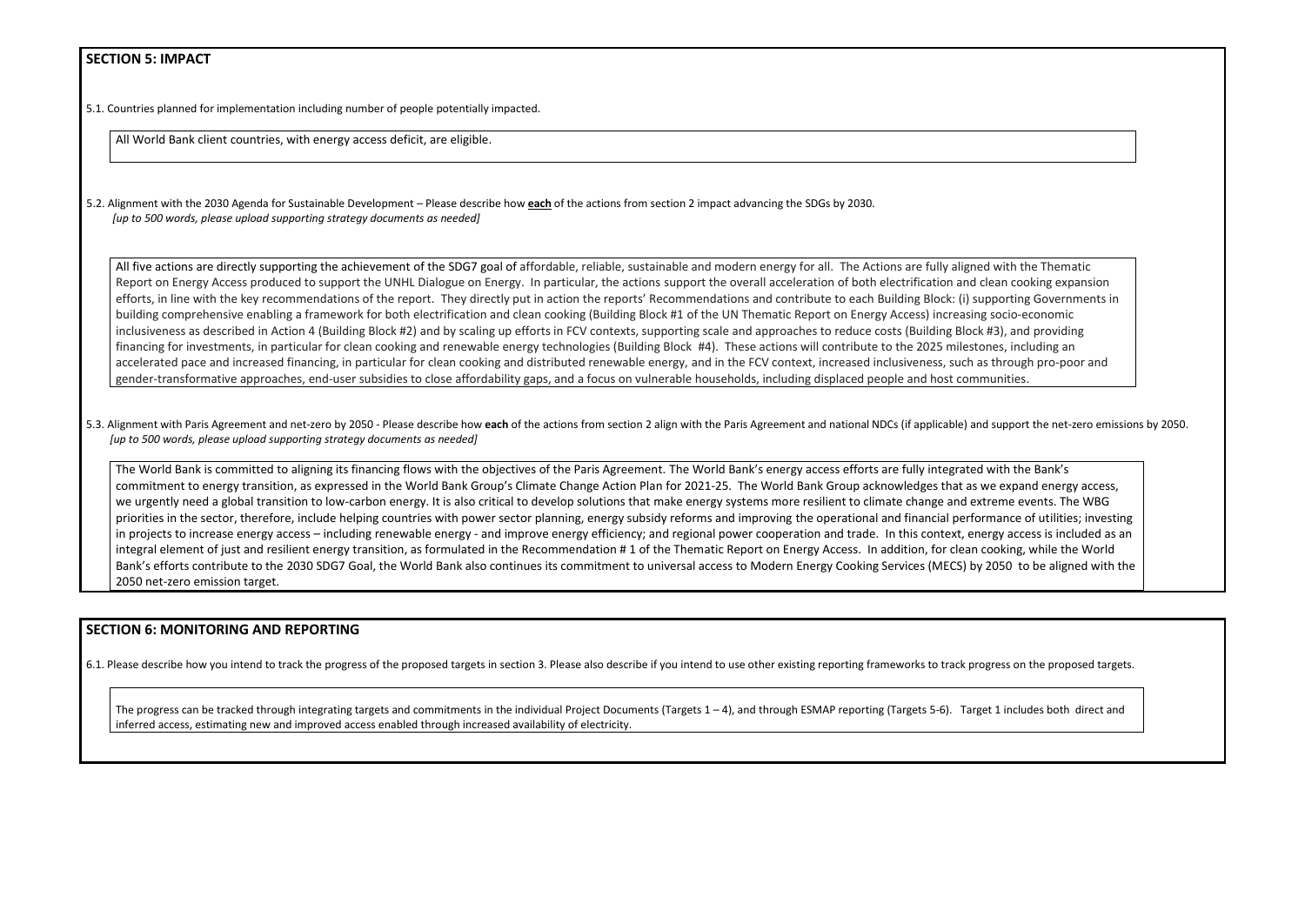## **SECTION 7: GUIDING PRINCIPLES CHECK LIST**

Please use the checklist below to validate that the proposed Energy Compact is aligned with the guiding principles.

**I. Stepping up ambition and accelerating action** - Increase contribution of and accelerate the implementation of the SDG7 targets in support of the 2030 Agenda for Sustainable Development for Paris Agreement

I. 1. Does the Energy Compact strengthen and/or add a target, commitment, policy, action related to SDG7 and its linkages to the other SDGs that results in a higher cumulative impact compared to existing frameworks? ☒Yes ☐No

- *I.2. Does the Energy Compact increase the geographical and/or sectoral coverage of SDG7 related efforts?* ⊠Yes □No
- I.3. Does the Energy Compact consider inclusion of key priority issues towards achieving SDG7 by 2030 and the net-zero emission goal of the Paris Agreement by 2050 as defied by latest global analysis and data including t *outcome of the Technical Working Groups?* ☒Yes ☐No
- **II. Alignment with the 2030 agenda on Sustainable Development Goals** Ensure coherence and alignment with SDG implementation plans and strategies by 2030 as well as national development plans and priorities.
	- *II.1. Has the Energy Compact considered enabling actions of SDG7 to reach the other sustainable development goals by 2030?* ⊠Yes □No
	- *II.2. Does the Energy Compact align with national, sectoral, and/or sub-national sustainable development strategies/plans, including SDG implementation plans/roadmaps?* ☐Yes ☐No
	- *II.3. Has the Energy Compact considered a timeframe in line with the Decade of Action?* ⊠Yes □No
- **III. Alignment with Paris Agreement and net-zero by 2050** Ensure coherence and alignment with the Nationally Determined Contributions, long term net zero emission strategies.
	- *III.1. Has the Energy Compact considered a timeframe in line with the net-zero goal of the Paris Agreement by 2050?* □Yes □No
	- *III.2. Has the Energy Compact considered energy-related targets and information in the updated/enhanced NDCs?* ☐Yes ☐No
	- *III.3. Has the Energy Compact considered alignment with reaching the net-zero emissions goal set by many countries by 2050?* □Yes □No
- **IV. Leaving no one behind, strengthening inclusion, interlinkages, and synergies** Enabling the achievement of SDGs and just transition by reflecting interlinkages with other SDGs.
	- *IV.1. Does the Energy Compact include socio-economic impacts of measures being considered?* ⊠Yes □No
	- *IV.2. Does the Energy Compact identify steps towards an inclusive, just energy transition?* ⊠Yes □No
	- *IV.3. Does the Energy Compact consider measures that address the needs of the most vulnerable groups (e.g. those impacted the most by energy transitions, lack of energy access)?* ⊠Yes □No
- **V. Feasibility and Robustness -** Commitments and measures are technically sound, feasible, and verifiable based a set of objectives with specific performance indicators, baselines, targets and data sources as needed.
	- V.1. Is the information included in the Energy Compact based on updated quality data and sectoral assessments, with clear and transparent methodologies related to the proposed measures? ⊠Yes □No
	- *V.2. Has the Energy Compact considered inclusion of a set of SMART (specific, measurable, achievable, resource-based and time based) objectives?* ⊠Yes □No

V.3. Has the Energy Compact considered issues related to means of implementation to ensure feasibility of measures proposed (e.g. cost and financing strategy, technical assistant needs and partnerships, policy and regulato *gaps, data and technology*)? ⊠Yes □No

| ⊿ Government                               | $\Box$ Local/Regional Government  | $\boxtimes$ Multilateral body /Interg |
|--------------------------------------------|-----------------------------------|---------------------------------------|
| $\Box$ Non-Governmental Organization (NGO) | $\Box$ Civil Society organization | $\Box$ Academic Institution /Sc       |
| $\Box$ Private Sector                      | $\Box$ Philanthropic Organization | $\Box$ Other relevant actor           |

### **SECTION 8: ENERGY COMPACT GENERAL INFORMATION**

8.1. Title/name of the Energy Compact

World Bank Energy Access Compact

8.2. Lead entity name (for joint Energy Compacts please list all parties and include, in parenthesis, its entity type, using entity type from below)

World Bank

8.3. Lead entity type

☒ Multilateral body /Intergovernmental Organization

cientific Community